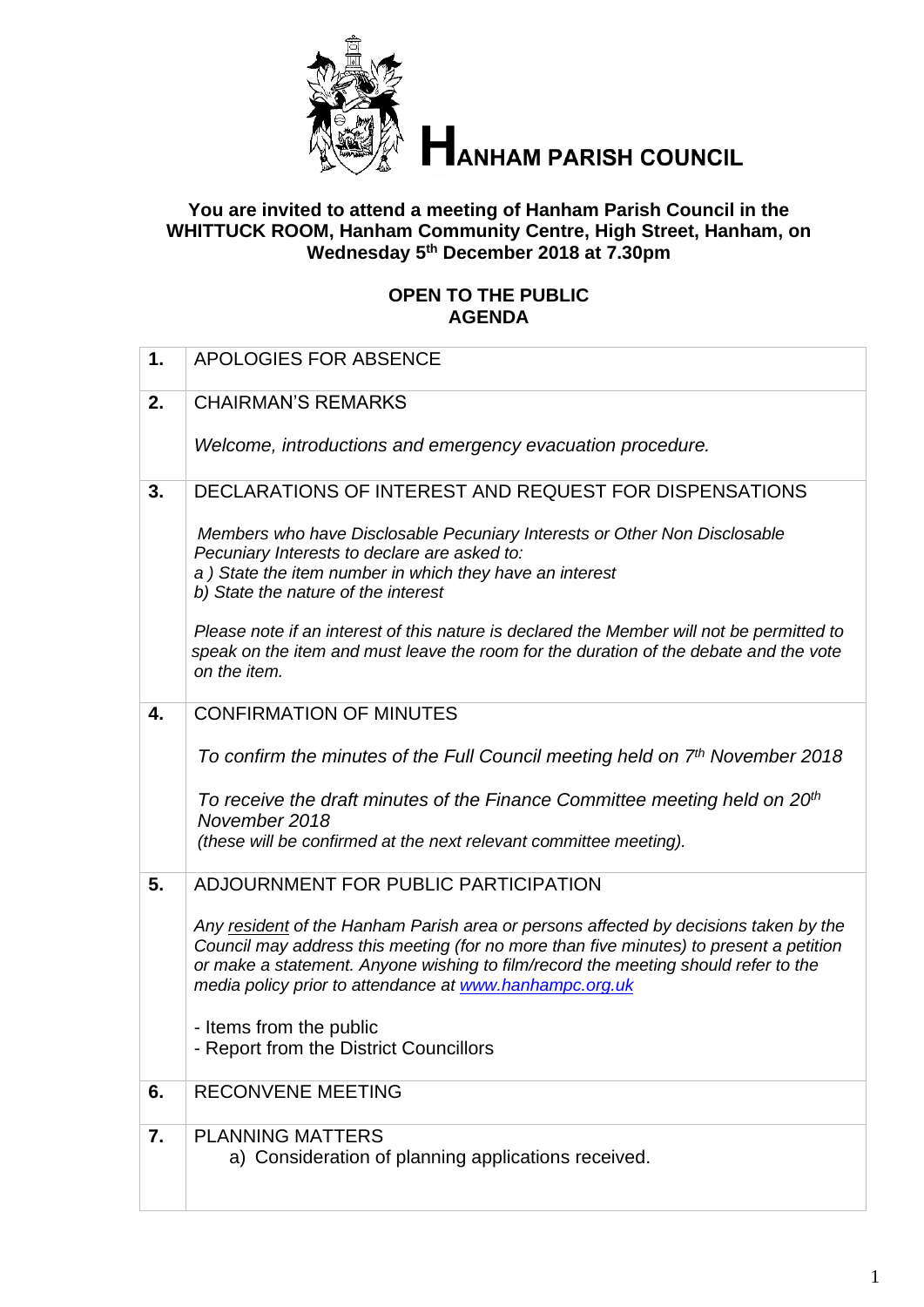|     | PK18/5237/O- 99C Church Road, Hanham, Bristol, BS15 3AL Erection of<br>1no dwelling with new access and parking (Outline) with access to be       |  |  |
|-----|---------------------------------------------------------------------------------------------------------------------------------------------------|--|--|
|     | determined, all other matters reserved.                                                                                                           |  |  |
|     | PK18/5238/F 8 Wesley Avenue, Hanham, Bristol, BS15 3QP Erection of 1no<br>detached dwelling with new access and associated works.                 |  |  |
|     | These applications may be available for viewing on the South Glos. Planning<br>website: http://developments.southglos.gov.uk/online-applications/ |  |  |
|     | b) Other matters relating to planning.                                                                                                            |  |  |
| 8.  | <b>FINANCE</b>                                                                                                                                    |  |  |
|     | a) Verbal financial report from the Chair of Finance<br>b) To authorise payment of accounts from the schedule provided                            |  |  |
| 9.  | <b>MATTERS ARISING</b>                                                                                                                            |  |  |
|     | On-going issues from previous meetings.                                                                                                           |  |  |
|     | a) Replacement bin Dean Walk, Panoramic View<br>b) New planters and bench seats                                                                   |  |  |
| 10. | REPORTS FROM PARISH COUNCIL REPRESENTATIVES FROM OTHER<br><b>MEETINGS</b>                                                                         |  |  |
|     | Brief verbal presentation, with a copy of the full report to the Clerk if necessary.                                                              |  |  |
| 11. | CORRESPONDENCE FROM SOUTH GLOS COUNCIL                                                                                                            |  |  |
| 12. | <b>CORRESPONDENCE FROM OTHER SOURCES</b>                                                                                                          |  |  |
| 13. | <b>MEMBERS POINTS OF INFORMATION</b>                                                                                                              |  |  |
|     | All matters to be notified to the Chair prior to the meeting.                                                                                     |  |  |
| 14. | DATE OF NEXT MEETING                                                                                                                              |  |  |

 ………………………………………………………………..Clerk to the Council Enquiries to: Clerk to the Council, Nicola Little, 10 Tyler Close, Hanham, Bristol, BS15 9NG Tel: 01454 862696 email:clerk@hanhampc.org.uk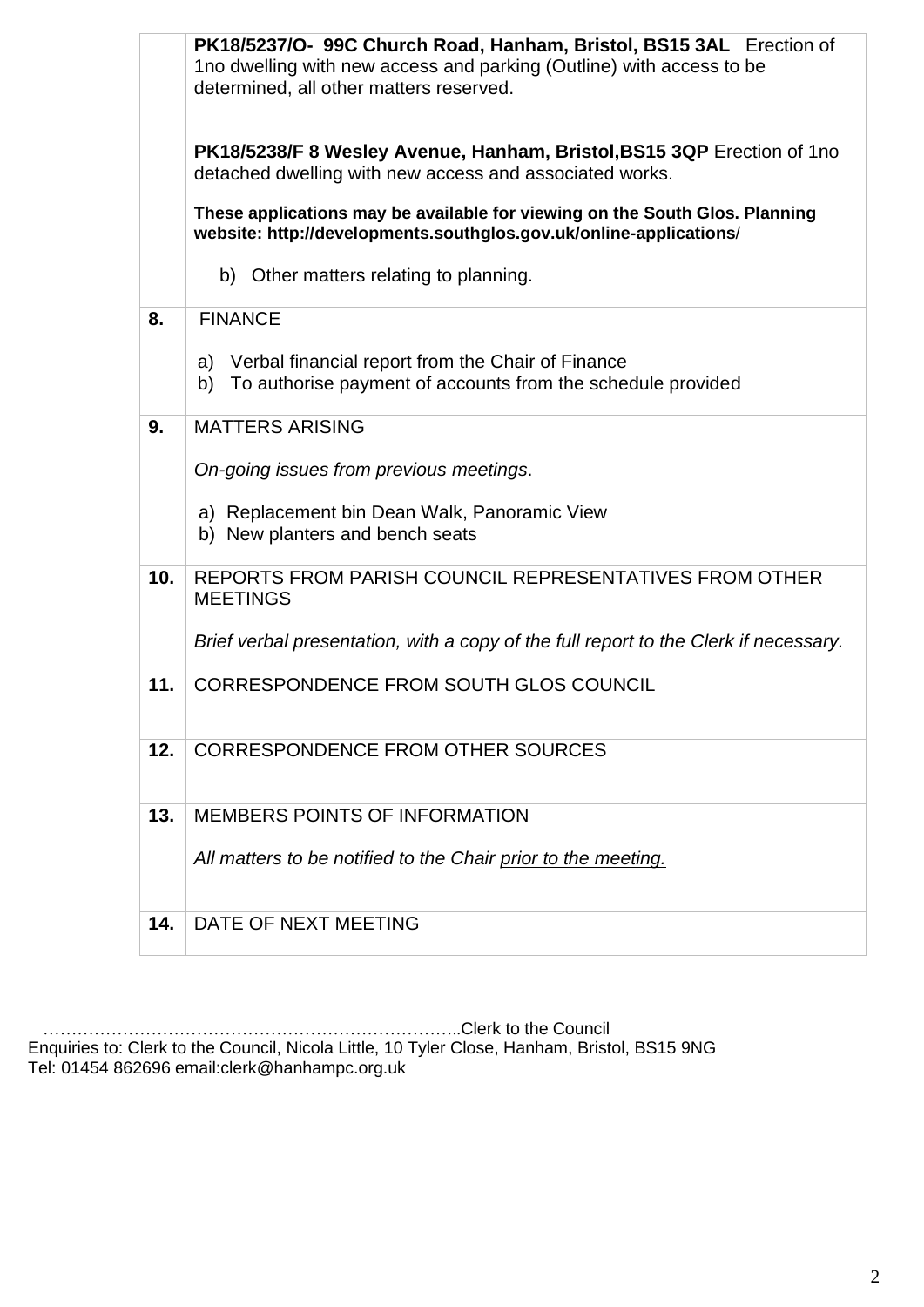# **HANHAM PARISH COUNCIL**

# **ACCOUNTS FOR PAYMENT** AS AT 28<sup>th</sup> November 2018 TO BE AUTHORISED AT FULL COUNCIL MEETING OF 5th December 2018

#### **Payments verbally approved on 7 th November 2018**

| 'ΔI | Insurance<br>urich<br>______ | min ref 88c) |  |
|-----|------------------------------|--------------|--|

**£**

#### **Automated Payments Due**

| Due | HMRC - monthly tax and NI                        | 255.68 |
|-----|--------------------------------------------------|--------|
| Due | <b>Banes Council: Avon Pension Fund</b>          | 531.45 |
| Due | Konica Minolta – copier hire fees                | 47.30  |
| Due | Konica Minolta-copy fees                         | 12.76  |
| Due | Society of Local Council Clerks - Membership fee | 156.00 |

#### **Cheque to be issued**

| <b>ChequelNo</b> |                                                      |       |
|------------------|------------------------------------------------------|-------|
| 101001           | Royal British Legion, Poppy Appeal-Two poppy wreaths | 34.00 |

# **Automated Payments to Clerk**

| Due                                                                                                                                                                 |       |
|---------------------------------------------------------------------------------------------------------------------------------------------------------------------|-------|
| N. Little - mileage claim for car journeys relating to<br>parish business.<br>postage fees, reimbursement<br>- Quarterly claim for parish use of clerks<br>internet |       |
|                                                                                                                                                                     | 4.80  |
|                                                                                                                                                                     | 12.77 |
|                                                                                                                                                                     | 18.00 |

## **PAYMENT FOR AUTHORISATION IN ADVANCE OF NEXT FULL COUNCIL MEETING**

**------**

| Auto Payment | N Little- Salary, December | 1,182.03 |
|--------------|----------------------------|----------|
|              |                            |          |